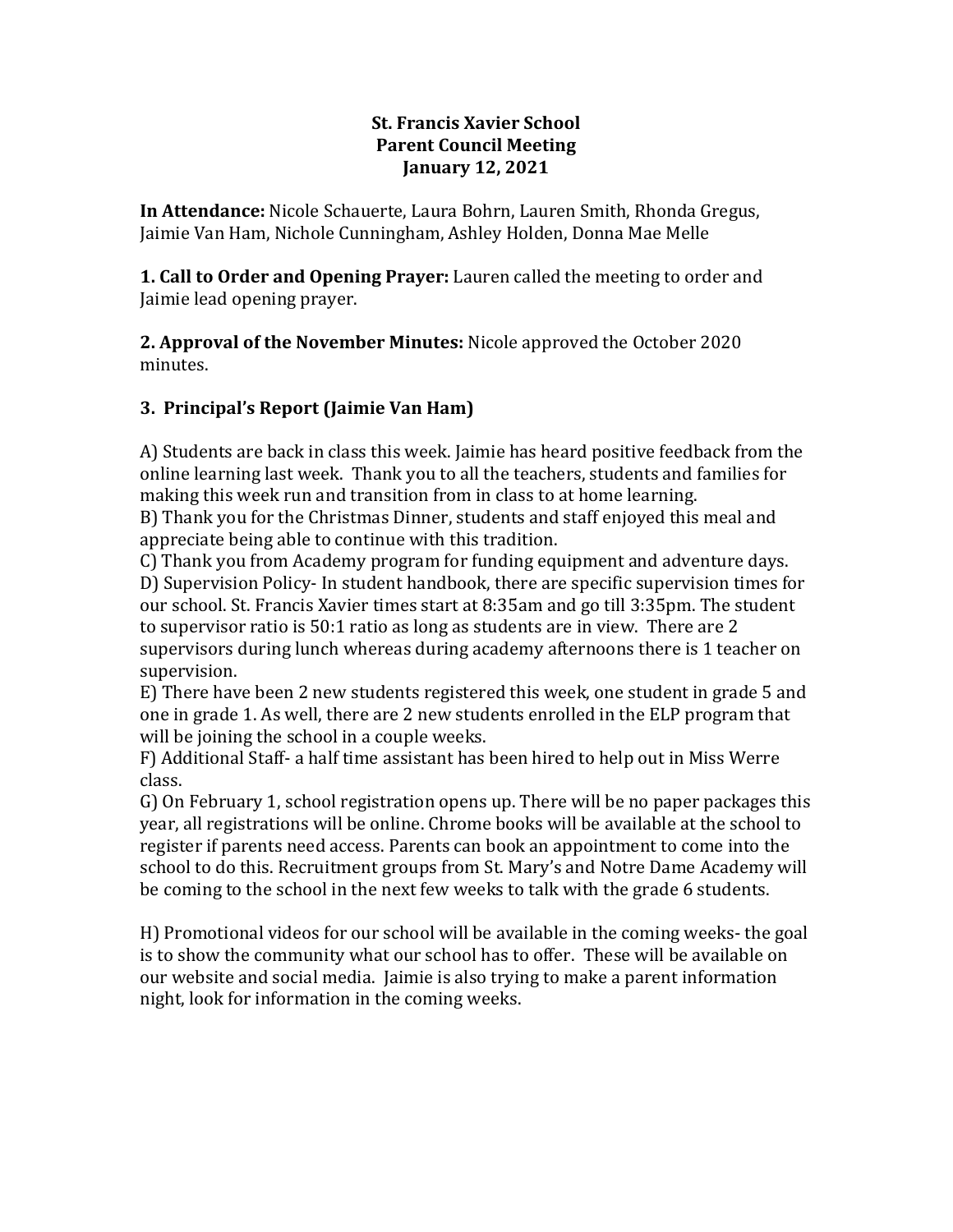## **4. Teacher's Report (Rhonda Gregus)**

Thank you for organizing Christmas Dinner. As well, thank you to the parents who did supervision on this day so that the teachers could enjoy this meal as well. Thank you to the parents for organizing and planning the hot lunch and booster juice days. This gives the students some of the normal activities and the students enjoy these days. Thank you to all the parents for all your help and work in helping students with the week of online learning.

# **5. Chair's Report (Lauren Smith)**

Thank you to all the staff and teachers for the online week last week. There was a lot of organization and planning to make the week easier for students and parents and it is appreciated.

## **6. Treasurer's Report (Nicole Schauerte)**

Budget and deposits were reviewed. Hot lunch Dairy Queen fundraiser brought the school \$180.98. Student council supplies for the 12 days of Christmas totaled \$81.31. Student council still has \$368.00 remaining in their budget for future activities. Total donations for the Christmas Dinner were \$905.00. Thank you to the parents for donations. Expense for the Christmas Dinner was \$1445.90.

## **7. Topics for Discussion**

## **A) Hot Lunches- BP for January**

Boston pizza is scheduled.

We are going to try and look for places that offer gluten free options to give more variety and access for all students.

## **B) Yearbook-**

Excellence will not be able to take over the yearbook this year. The school is looking for a parent volunteer who would be interested in taking this new role. The school will be taking and providing the pictures needed, however we will need a parent who would like to plan and design it. There are programs and training that will be provided to help assist in this job. Anyone that is interested can contact the school regarding this.

## **C) Valentine's Dance-**

We will not be able to have a Valentine's Dance. The raffles that normally take place will be able to continue, however we unfortunately cannot move forward with the dance this year due to covid restrictions.

There is a hope that maybe Student Council can organize some fun activities for Valentine's Day.